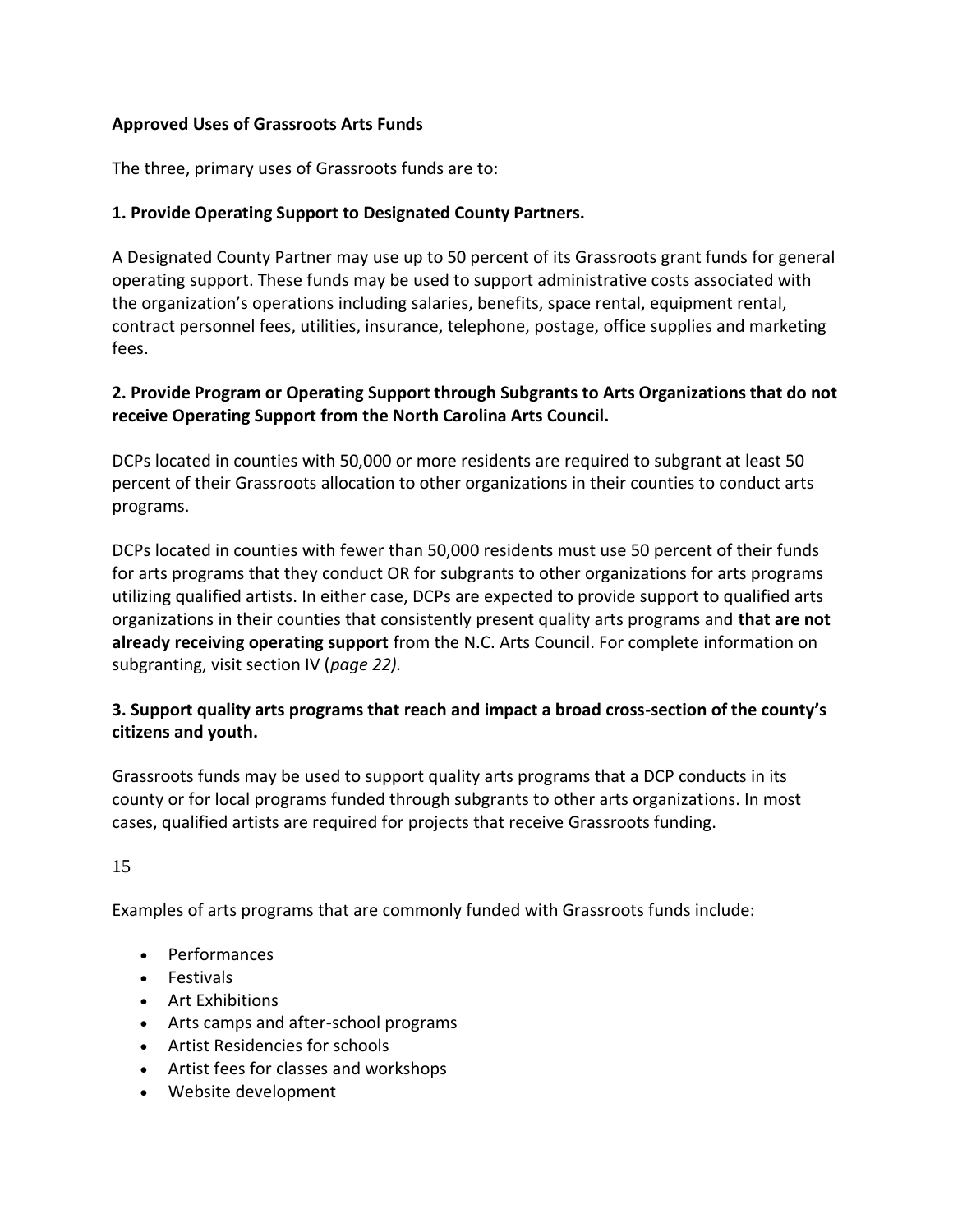- Research
- Marketing expenses for Art Walks and Studio Tours
- Royalties, props, sets, and costumes for theatre performances
- Equipment rental

# **Racial and Cultural Diversity**

To ensure that Grassroots arts programs reflect the racial and ethnic diversity of our state, each DCP is required to spend a percentage of its annual county allotment on programming that reflects African American, Asian American, Latino and Native American cultures. This requirement is met through supporting arts programming conducted by artists, ensembles, or organizations of color. It is not reached by counting or estimating the percentage of audience members or participants of color.

The minimum amount the DCP must spend on multicultural programming is provided on an allocation chart by county and is available for download at http://ncarts.org/resources/local- council-resources

#### **The requirement can be met in four ways:**

- 1. The DCP can hire artists or ensembles of color\* to conduct arts programs.
- 2. The DCP can award subgrants to African American, Asian American, Latino, or Native American organizations. The organization does not have to be an arts organization, but the funds must be used for arts programming.
- 3. The DCP can award subgrants to other organizations to hire artists or ensembles of color\* to conduct arts programs.

4. The DCP may award subgrants to African American, Asian American, Latino, or Native American arts groups to hire an organizational consultant to provide technical assistance and capacity building for the organization. This option must be pre-approved by the Arts in Communities Director, and the organization receiving Grassroots funds for technical assistance must formally commit to the scope of work with the consultant. In addition, the organization must be provided with a choice of professional consultants to conduct the work.

\*The majority of ensemble artists must be African American, Asian American, Latino, and/or Native American.

## **Additional Funding Policies for Grassroots Funds**

1. Tribal organizations that receive Grassroots funds must represent state or federally recognized tribes. North Carolina's state-recognized tribes include Coharie Tribe, Eastern Band of Cherokee, Haliwa-Saponi Tribe, Lumbee Tribe, Meherrin Tribe, and Occaneechi Band of Saponi Nation, Sappony Tribes, and the Waccamaw Siouan Tribe.